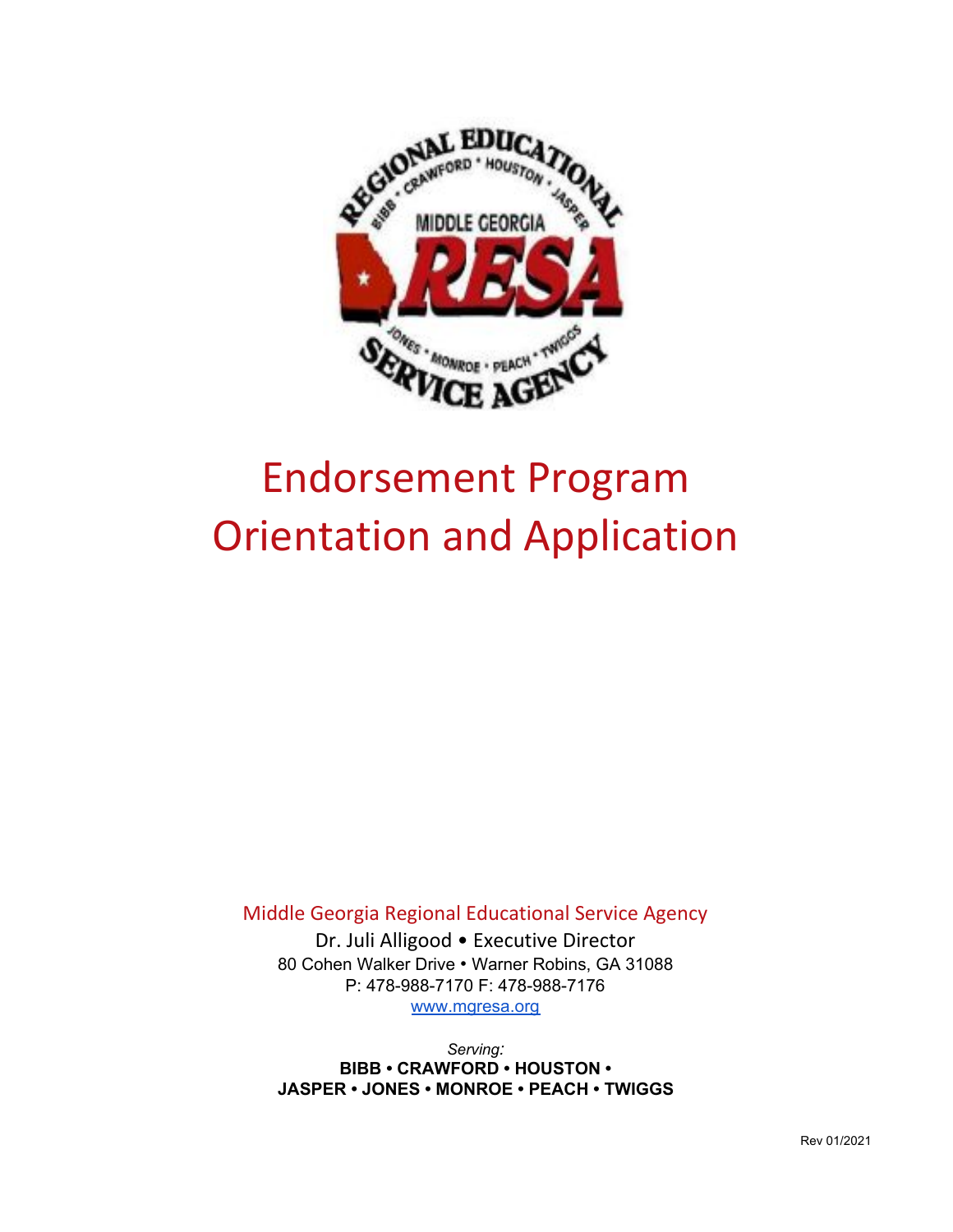# **MIDDLE GEORGIA RESA ENDORSEMENT APPLICATION INSTRUCTIONS**

According to GAPSC Rule 505-3-.-1, Endorsements are, "A planned sequence of courses and experiences, typically three (3) to four (4) courses in length, designed to provide certified educators with an additional, specific set of knowledge and skills, or to expand and enhance existing knowledge and skills. Successful completion of an endorsement program results in the addition of the endorsement field to the Georgia educator certificate." All endorsements and programs have job-embedded practice. Candidates must ensure that they can accomplish the clinical practice required for each endorsement or program, which will require working with students and staff, as applicable.

To be approved for an endorsement program, register online at www.mgresa.org AND submit the following:

- Completed Application (please be sure all sections 1-4 are complete and signed) •
- Copy of Teaching Certificate
- Completed MGRESA Endorsement Candidate Agreement Form
- Payment for course is due by registration deadline

If your district or school is paying, we need the name, address and email address of the person receiving the invoice (section #3 of Application).

#### **Submit all documents to [mgresapl@mgresa.us](mailto:mgresapl@mgresa.us) or fax to 478-988-7176.**

- ❖ An email will be sent on the first day of class with instructions on how to login and begin your class. You may be required to log on for an orientation webinar on the first day at a designated time - if so, you will receive instructions for that as well.
- ❖ Once enrolled, expect an email from GAPSC with instructions on how to log into your MyPSC account and accept MGRESA as your provider.
- ❖ Upon program completion, an endorsement transcript will be provided. Log into your MyPSC account, complete an application for upgrade, and upload the MGRESA Endorsement Transcript. Your system will automatically receive an email to verify your employment.
- ❖ Remember, you must have district approval and have the course of study in your TKES Goals/Plan in order to use the credit for certificate renewal.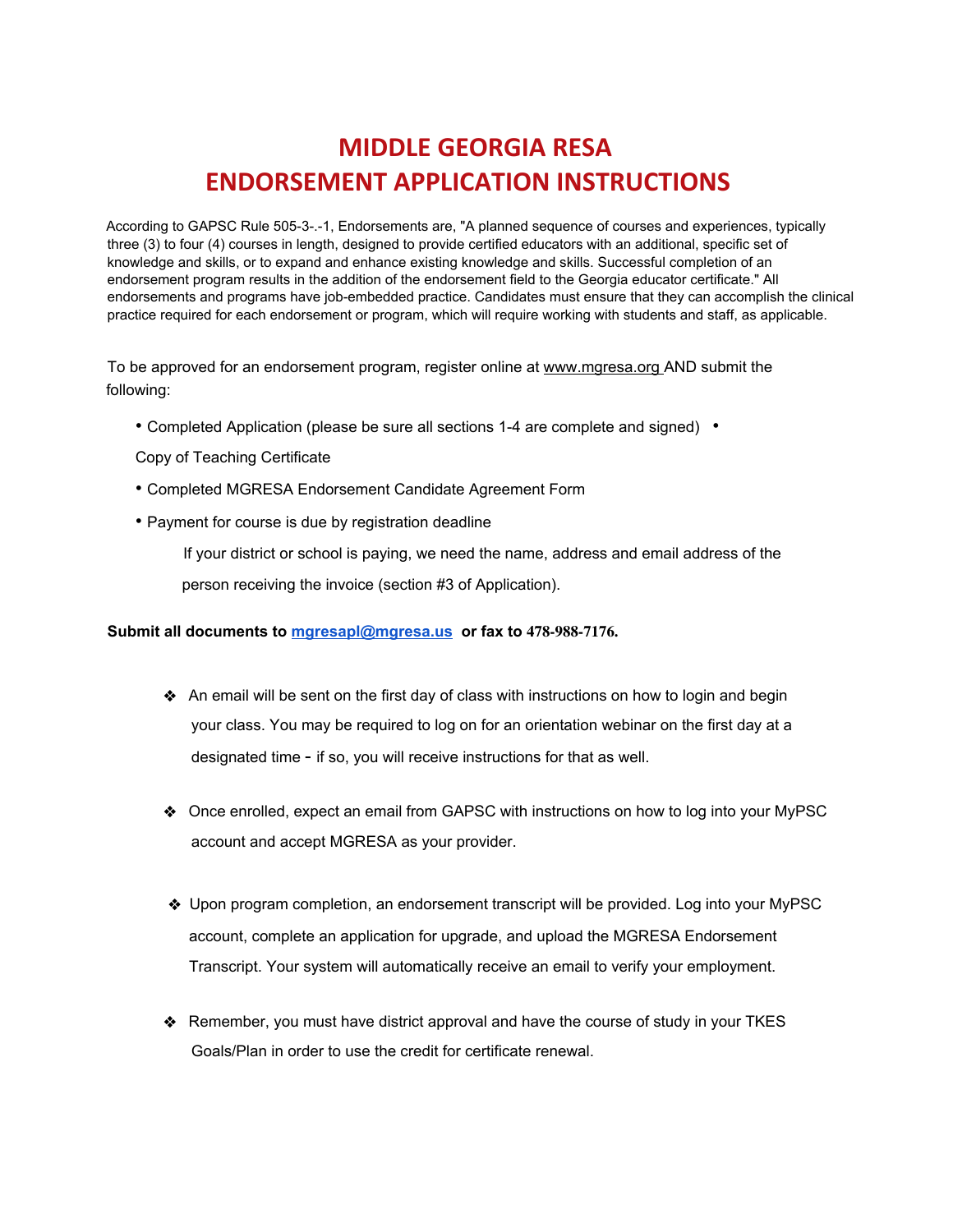# **Candidate Endorsement Orientation and Application**

Middle Georgia Regional Education Service Agency (MGRESA), together with its partner systems, developed the conceptual framework, guiding principles, mission, and vision for providing services. Our goal is to provide programs in accordance with best practice and national professional development standards. Taking an endorsement is a shared accountability endeavor. MGRESA is responsible for providing a high quality learning experience, which seeks to develop expertise in the endorsement field. As professional educators, candidates are responsible to adhere to endorsement criteria and will strive to produce the highest quality of work, follow the academic honesty expectations, and display the behaviors indicative of professional educators. Please read each section of this document carefully.

Complete and upload the form to the course orientation assignment. You may wish to retain a copy for reference.

# **MGRESA Conceptual Framework Guiding Principles**

At Middle Georgia RESA, we believe:

- A service agency must have a customer-service focus.
- Building trust within and among our districts and schools is an essential component of our success.
- We should focus on building capacity in our service area.
- Data-driven, research-based, job-embedded professional learning provided consistently over time will increase student achievement.
- We can assist schools and districts in developing essential 21st century skills.

# **Mission Statement**

Middle Georgia RESA serves stakeholders in developing knowledge, skills, and best practices in order to build capacity for district effectiveness and school improvement to support student achievement.

# **Vision Statement**

Growing educators, growing students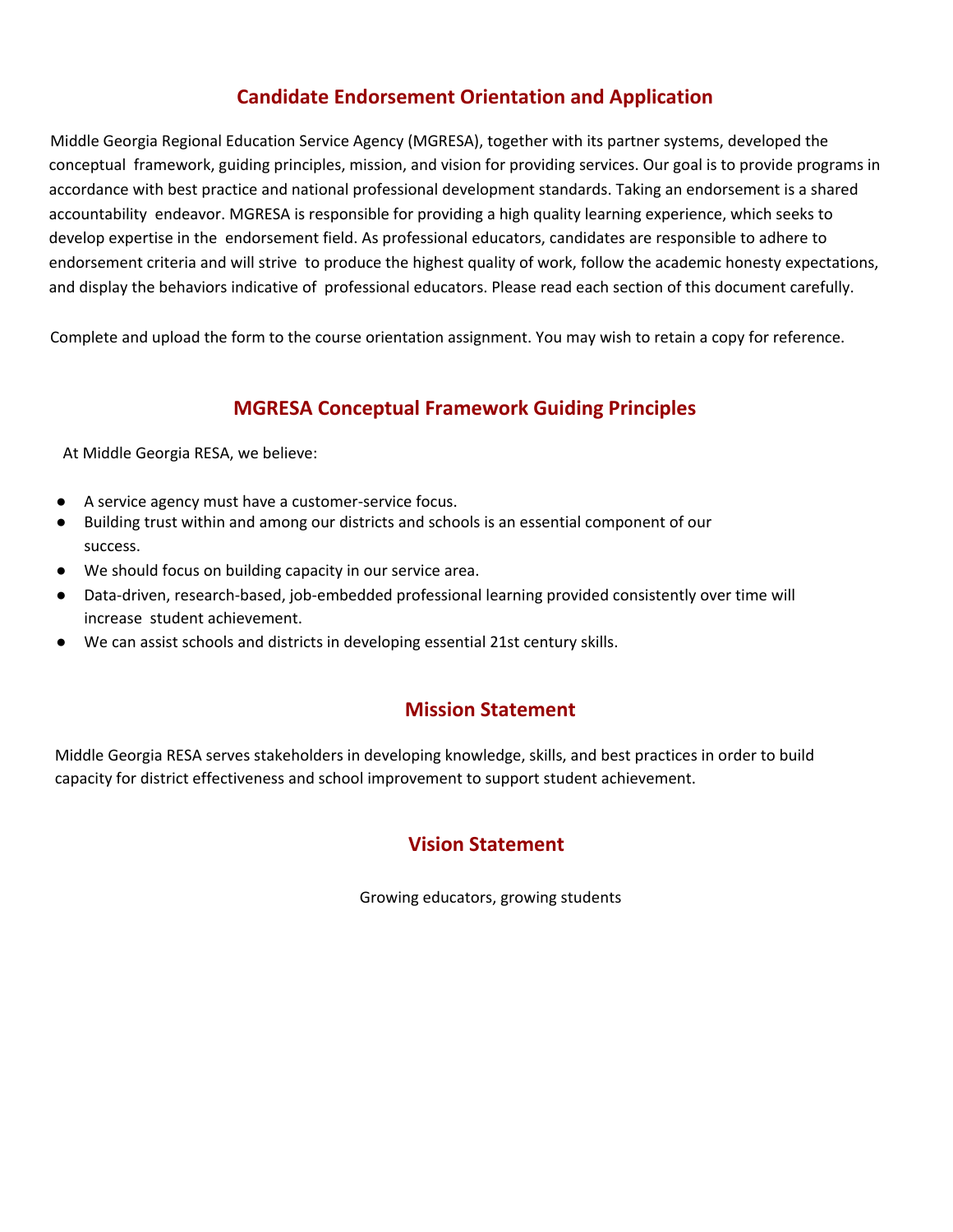## **RESA Network Endorsement Dispositions Rubric**

Professional dispositions are defined as the values, commitments, and professional ethics that influence behaviors toward students, families, colleagues, and communities and affect student learning, motivation, and development as well as the educator's own professional growth.

**Candidate Instructions:** During each course, your instructor will provide you with formative feedback on your development and demonstration of the RESA Network Endorsement Dispositions. At the end of each course, the instructor will score the Professional Dispositions Rubric. Your instructor will help you identify the areas where improvement are indicated and help you make a plan to grow, if necessary. Candidates must score at least 13 total points for Proficient. Professional Development Plans will be required for candidates who score less than 13 points in order to address the deficient areas.

**Instructor Instructions:** Instructors will score candidates at the end of each course on each of the INTASC Domains. Choose the progression that best exemplifies the efforts made by the candidate. Candidates should be provided specific feedback throughout the course on their strengths and challenges with regard to their performance level on each domain. Candidates must score a 13 or better in order to be proficient. Professional Development Plans will be required for candidates who score less than 13 points in order to address the deficient areas.

# **Domain 1: Learner and the Learning**

**Disposition 1.1** *Uses information about learners' differing strengths and needs to further each learner's development* .

| <b>Exemplary</b><br>2 Points<br>In addition to meeting the<br>requirements for proficient                                                                                                                                                                                         | <b>Proficient</b><br>1 Point<br>Proficient is the expected level of performance. The<br>list is suggested best practice but not a checklist.                                                                                                                                                | <b>Needs</b><br><b>Development</b><br>0 Points                                                                                                                                                |
|-----------------------------------------------------------------------------------------------------------------------------------------------------------------------------------------------------------------------------------------------------------------------------------|---------------------------------------------------------------------------------------------------------------------------------------------------------------------------------------------------------------------------------------------------------------------------------------------|-----------------------------------------------------------------------------------------------------------------------------------------------------------------------------------------------|
| In order to score exemplary,<br>the candidate must meet the<br>requirements for proficient and<br>describe additional evidence<br>that supports an exemplary<br>score. (Candidates rated as<br>Exemplary continually seek<br>ways to serve as role models<br>or teacher leaders.) | $\Box$ Realizes how learning is constructed and<br>actively uses strategies to generated student<br>learning.<br>$\Box$ Monitors and adjusts lesson delivery to<br>support learners' levels of development.<br>$\Box$ Uses multiple teaching methods that<br>promote learners' development. | The candidate does<br>not display<br>appropriate<br>professional behaviors<br>in this area.<br>When scoring needs<br>development, identify<br>the criterion(a) that<br>needs to be developed. |

#### **Domain 1: Learner and the Learning**

**Disposition 1.2** Integrates students' diverse languages, cultures, and dialects into instructional practice to engage students in learning in an inclusive learning environment.

| <b>Exemplary</b><br>2 Points<br>In addition to meeting the<br>requirements for proficient | <b>Proficient</b><br>1 Point<br>Proficient is the expected level of performance. The<br>list is suggested best practice but not a checklist. | <b>Needs</b><br><b>Development</b><br>0 Points |
|-------------------------------------------------------------------------------------------|----------------------------------------------------------------------------------------------------------------------------------------------|------------------------------------------------|
| In order to score exemplary,                                                              | $\Box$ Intentionally monitors and adjusts instruction                                                                                        | The candidate does                             |
| the candidate must meet the                                                               | and teaching strategies to support learners of                                                                                               | not display                                    |
| requirements for proficient and                                                           | diverse backgrounds.                                                                                                                         | appropriate                                    |
| describe additional evidence                                                              | □ Communicates and collaborates with families,                                                                                               | professional behaviors                         |
| that supports an exemplary                                                                | colleagues, and others to build a relationship                                                                                               | in this area.                                  |
| score. (Candidates rated as                                                               | between home and school to support learners'                                                                                                 | When scoring needs                             |
| Exemplary continually seek                                                                | development. □Respects learners' diverse                                                                                                     | development, identify                          |
| ways to serve as role models                                                              | languages and dialects and integrates them into                                                                                              | the criterion(a) that                          |
| or teacher leaders.)                                                                      | class instruction.                                                                                                                           | needs to be developed.                         |

#### **Domain 1: Learner and the Learning**

Disposition 1.3 Facilitates and supports learners as they participate in critical thinking, engage in exploration and *invention, work collaboratively and independently, engage in purposeful learning, and address authentic local and global issues.*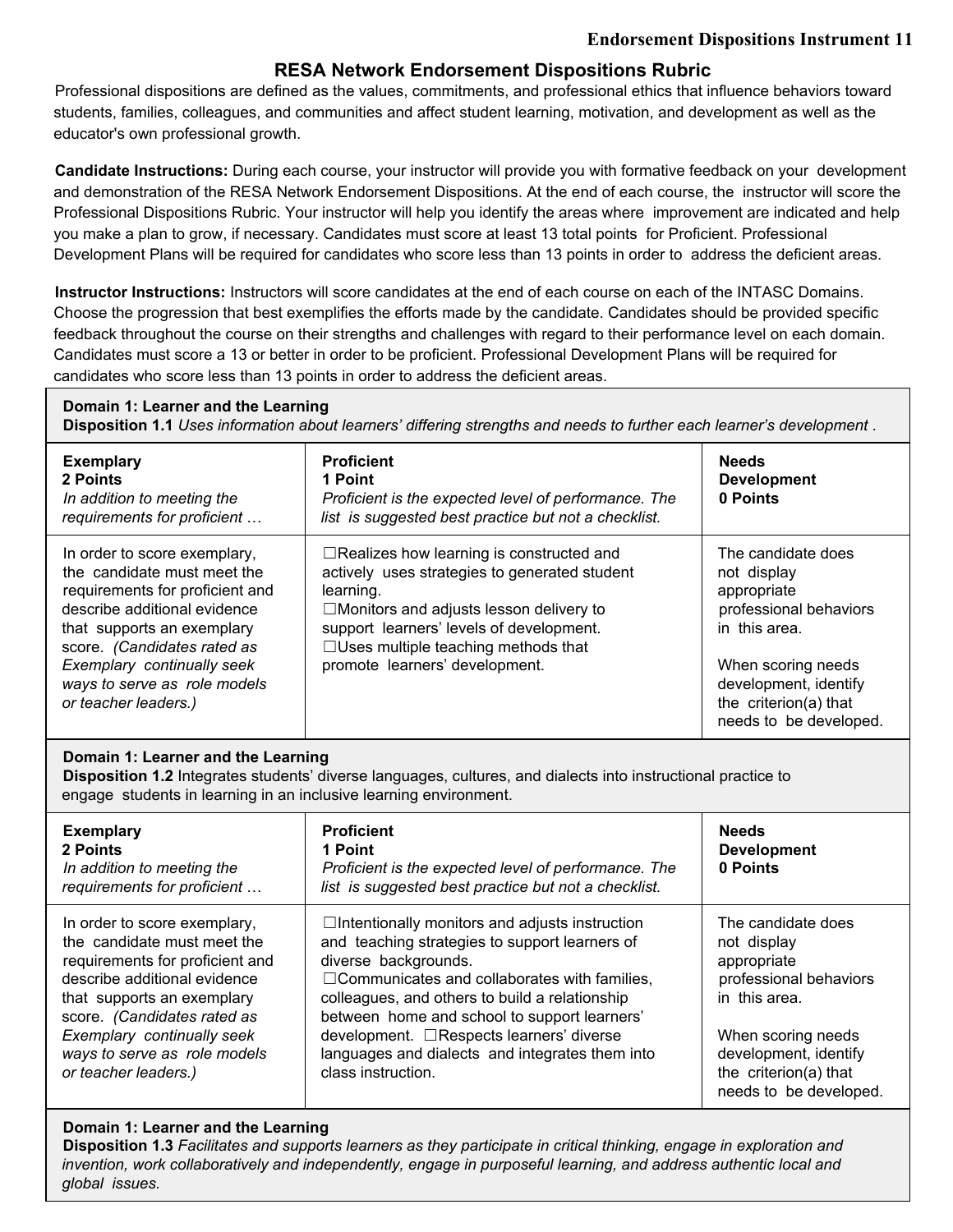#### **Endorsement Dispositions Instrument 12**

| <b>Exemplary</b><br>2 Points<br>In addition to meeting the<br>requirements for proficient                                                                         | <b>Proficient</b><br>1 Point<br>Proficient is the expected level of performance. The<br>list is suggested best practice but not a checklist.                                                                                                 | <b>Needs</b><br><b>Development</b><br>0 Points                                                 |
|-------------------------------------------------------------------------------------------------------------------------------------------------------------------|----------------------------------------------------------------------------------------------------------------------------------------------------------------------------------------------------------------------------------------------|------------------------------------------------------------------------------------------------|
| In order to score exemplary, a<br>candidate must meet the<br>requirements for proficient and<br>describe additional evidence that<br>supports an exemplary score. | $\Box$ Applies a range of learning configurations to engage<br>learners.<br>$\Box$ Facilitates critical thinking, exploration and invention by<br>prompting, questioning, etc.<br>$\Box$ Establishes purpose for learning and connections to | The candidate does not<br>display appropriate<br>professional behaviors in<br>this area.       |
| (Candidates rated as Exemplary<br>continually seek ways to serve as<br>role models or teacher leaders.)                                                           | real world issues.<br>□Promotes inquiry and problem solving by connecting<br>key concepts from several disciplines to examine<br>real-world problems.                                                                                        | When scoring needs<br>development, identify the<br>criterion(a) that needs to<br>be developed. |

#### **Domain 2: Content Knowledge**

**Disposition 2.1** *Creates accessible and meaningful learning experiences based on deep understanding of the central concepts of the content.*

| <b>Exemplary</b><br>2 Points<br>In addition to meeting the<br>requirements for proficient                                                                                                                                                                                      | <b>Proficient</b><br>1 Point<br>Proficient is the expected level of performance. The<br>list is suggested best practice but not a checklist.                                                                                                                                                                                                                                                                                                                                                                                                                                                                        | <b>Needs</b><br>Development 0<br><b>Points</b>                                                                                                                                             |
|--------------------------------------------------------------------------------------------------------------------------------------------------------------------------------------------------------------------------------------------------------------------------------|---------------------------------------------------------------------------------------------------------------------------------------------------------------------------------------------------------------------------------------------------------------------------------------------------------------------------------------------------------------------------------------------------------------------------------------------------------------------------------------------------------------------------------------------------------------------------------------------------------------------|--------------------------------------------------------------------------------------------------------------------------------------------------------------------------------------------|
| In order to score exemplary, the<br>candidate must meet the<br>requirements for proficient and<br>describe additional evidence that<br>supports an exemplary score.<br>(Candidates rated as Exemplary<br>continually seek ways to serve as<br>role models or teacher leaders.) | $\Box$ Tailors instruction to meet the standards and quides<br>learners though a sequence of learning.<br>□ Customizes instruction to capitalize on learners' prior<br>knowledge and experiences, enhancing a seamless<br>acquisition of new knowledge.<br>$\Box$ Adapts lessons to expose learners' misconceptions<br>and develop a knowledge base that is accurate.<br>$\Box$ Creates learning experiences that embrace<br>exploration and discovery.<br>□ Selects and adapts a variety of relevant materials,<br>resources, and technologies to enrich learning and to<br>provide equal access for all learners. | The candidate does not<br>display appropriate<br>professional behaviors in<br>this area.<br>When scoring needs<br>development, identify the<br>criterion(a) that needs to<br>be developed. |

#### **Domain 2: Content Knowledge**

Disposition 2.2 Recognizes the potential of bias in representation of the content, and addresses problems of bias in *order to work toward each learner's mastery of disciplinary content and skills.*

| <b>Exemplary</b><br>2 Points<br>In addition to meeting the<br>requirements for proficient                                                                                                                                                                                      | <b>Proficient</b><br>1 Point<br>Proficient is the expected level of performance. The<br>list is suggested best practice but not a checklist.                                                                                                                                                                                                                                                                                                                                                                                                                                    | <b>Needs</b><br>Development 0<br><b>Points</b>                                                                                                                                             |
|--------------------------------------------------------------------------------------------------------------------------------------------------------------------------------------------------------------------------------------------------------------------------------|---------------------------------------------------------------------------------------------------------------------------------------------------------------------------------------------------------------------------------------------------------------------------------------------------------------------------------------------------------------------------------------------------------------------------------------------------------------------------------------------------------------------------------------------------------------------------------|--------------------------------------------------------------------------------------------------------------------------------------------------------------------------------------------|
| In order to score exemplary, the<br>candidate must meet the<br>requirements for proficient and<br>describe additional evidence that<br>supports an exemplary score.<br>(Candidates rated as Exemplary<br>continually seek ways to serve as<br>role models or teacher leaders.) | $\Box$ Respects how learners' thinking and beliefs are<br>connected and culturally situated.<br>□Willing to work with and respect all learners'<br>perspectives when facilitating instruction across<br>disciplines.<br>$\Box$ Willing to work on refining the delivery of instruction to<br>minimize personal bias.<br>$\Box$ Mindful of selecting strategies that make content<br>culturally relevant to students.<br>$\Box$ Extends learning opportunities to expose learners to<br>diverse perspectives.<br>$\Box$ Modifies instruction to include local and global issues. | The candidate does not<br>display appropriate<br>professional behaviors in<br>this area.<br>When scoring needs<br>development, identify the<br>criterion(a) that needs to<br>be developed. |

#### **Domain 2: Content Knowledge**

**Disposition 2.3** *Connects varied concepts and differing perspectives within and outside the content area in order to enhance student learning.*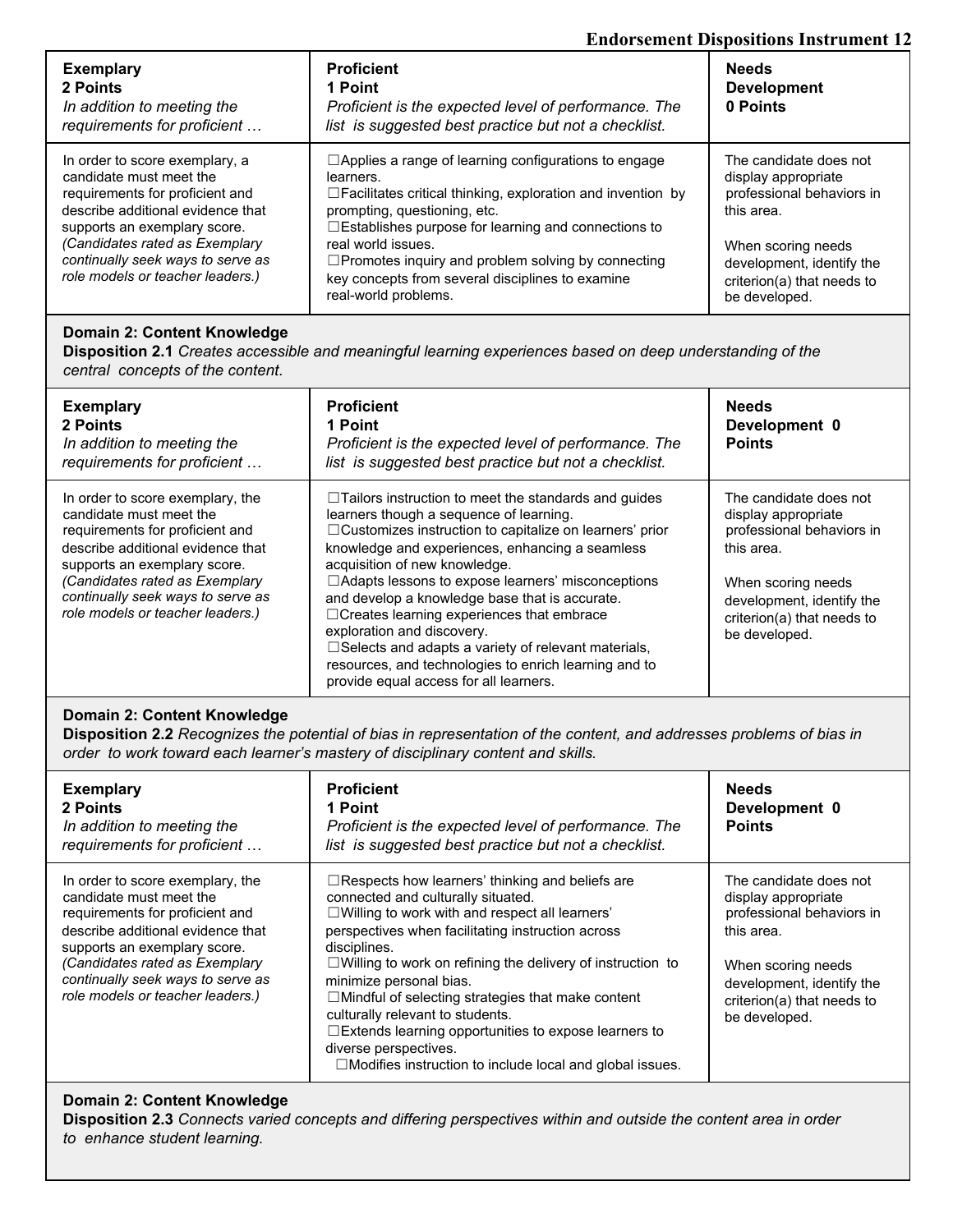#### **Endorsement Dispositions Instrument 13**

| <b>Exemplary</b><br>2 Points<br>In addition to meeting the<br>requirements for proficient                                                                                                                                                                                      | <b>Proficient</b><br>1 Point<br>Proficient is the expected level of performance. The<br>list is suggested best practice but not a checklist.                                                                                                                                                                                                                                                                                                                                                                                                                                                                                                                                                                                                                 | <b>Needs</b><br>Development 0<br><b>Points</b>                                                                                                                                             |
|--------------------------------------------------------------------------------------------------------------------------------------------------------------------------------------------------------------------------------------------------------------------------------|--------------------------------------------------------------------------------------------------------------------------------------------------------------------------------------------------------------------------------------------------------------------------------------------------------------------------------------------------------------------------------------------------------------------------------------------------------------------------------------------------------------------------------------------------------------------------------------------------------------------------------------------------------------------------------------------------------------------------------------------------------------|--------------------------------------------------------------------------------------------------------------------------------------------------------------------------------------------|
| In order to score exemplary, the<br>candidate must meet the<br>requirements for proficient and<br>describe additional evidence that<br>supports an exemplary score.<br>(Candidates rated as Exemplary<br>continually seek ways to serve as<br>role models or teacher leaders.) | $\Box$ Tailors multidisciplinary projects challenging learners to<br>explore complex issues and apply their knowledge of<br>different content areas.<br>$\Box$ Draws upon learner's curiosities and perspectives to<br>open discussions and exchanges of ideas.<br>$\Box$ Selects resources that support the integration of<br>inguiry and major concepts.<br>$\Box$ Promotes learning experiences to engage learners in a<br>variety of activities to explain and discuss interdisciplinary<br>content for various audiences. $\Box$ Mindful of using<br>technology to convey key concepts and further explore<br>subjects.<br>$\Box$ Consults with colleagues and community resources to<br>connect concepts and skills around local and global<br>issues. | The candidate does not<br>display appropriate<br>professional behaviors in<br>this area.<br>When scoring needs<br>development, identify the<br>criterion(a) that needs to<br>be developed. |

#### **Domain 3: Instructional Practice Disposition 3.1**

Uses multiple methods of assessment to monitor, guide decision-making engage learners in their own growth and to *guide learners' decision making* .

| <b>Exemplary</b><br>2 Points<br>In addition to meeting the<br>requirements for proficient | <b>Proficient</b><br>1 Point<br>Proficient is the expected level of performance. The<br>list is suggested best practice but not a checklist. | <b>Needs</b><br>Development 0<br><b>Points</b> |
|-------------------------------------------------------------------------------------------|----------------------------------------------------------------------------------------------------------------------------------------------|------------------------------------------------|
| In order to score exemplary, a                                                            | $\Box$ Uses multiple methods of assessment to gather                                                                                         | The candidate does not                         |
| candidate must meet the                                                                   | information, plan instruction, and engage students in                                                                                        | display appropriate                            |
| requirements for proficient and                                                           | self-assessment and goal setting.                                                                                                            | professional behaviors in                      |
| describe additional evidence that                                                         | $\Box$ Integrates varying teaching methods to demonstrate                                                                                    | this area.                                     |
| supports an exemplary score.                                                              | evidence of growth and development.                                                                                                          | When scoring needs                             |
| (Candidates rated as Exemplary                                                            | $\Box$ Articulates the importance of selecting and designing                                                                                 | development, identify the                      |
| continually seek ways to serve as                                                         | learning experiences that motivate and engage learners                                                                                       | criterion(a) that needs to                     |
| role models or teacher leaders.)                                                          | while creating opportunities for their decision making.                                                                                      | be developed.                                  |

#### **Domain 3: Instructional Practice Disposition 3.2**

*Plans instruction that supports students in meeting rigorous learning goals based upon knowledge of content areas, curriculum, cross-disciplinary skills and pedagogy.*

| <b>Exemplary</b><br>2 Points<br>In addition to meeting the<br>requirements for proficient                                                                                                                                                                                      | <b>Proficient</b><br>1 Point<br>Proficient is the expected level of performance. The<br>list is suggested best practice but not a checklist.                                                                                                                                                                                                                                                                                                                                                                                                    | <b>Needs</b><br>Development 0<br><b>Points</b>                                                                                                                                             |
|--------------------------------------------------------------------------------------------------------------------------------------------------------------------------------------------------------------------------------------------------------------------------------|-------------------------------------------------------------------------------------------------------------------------------------------------------------------------------------------------------------------------------------------------------------------------------------------------------------------------------------------------------------------------------------------------------------------------------------------------------------------------------------------------------------------------------------------------|--------------------------------------------------------------------------------------------------------------------------------------------------------------------------------------------|
| In order to score exemplary, the<br>candidate must meet the<br>requirements for proficient and<br>describe additional evidence that<br>supports an exemplary score.<br>(Candidates rated as Exemplary<br>continually seek ways to serve as<br>role models or teacher leaders.) | $\Box$ Uses a variety of activities that assist learners in<br>developing independent work as well as group<br>participation skills.<br>$\Box$ Creates a context with high expectations to extend<br>the learners' abilities and build upon strengths to<br>promote connections with what they know, learning<br>goals, and objectives.<br>$\Box$ Collaborates for the purpose of adapting lessons to<br>meet the distinctive needs of learners.<br>$\Box$ Plans units to provide sufficient instruction, modeling,<br>practice, and synthesis. | The candidate does not<br>display appropriate<br>professional behaviors in<br>this area.<br>When scoring needs<br>development, identify the<br>criterion(a) that needs to<br>be developed. |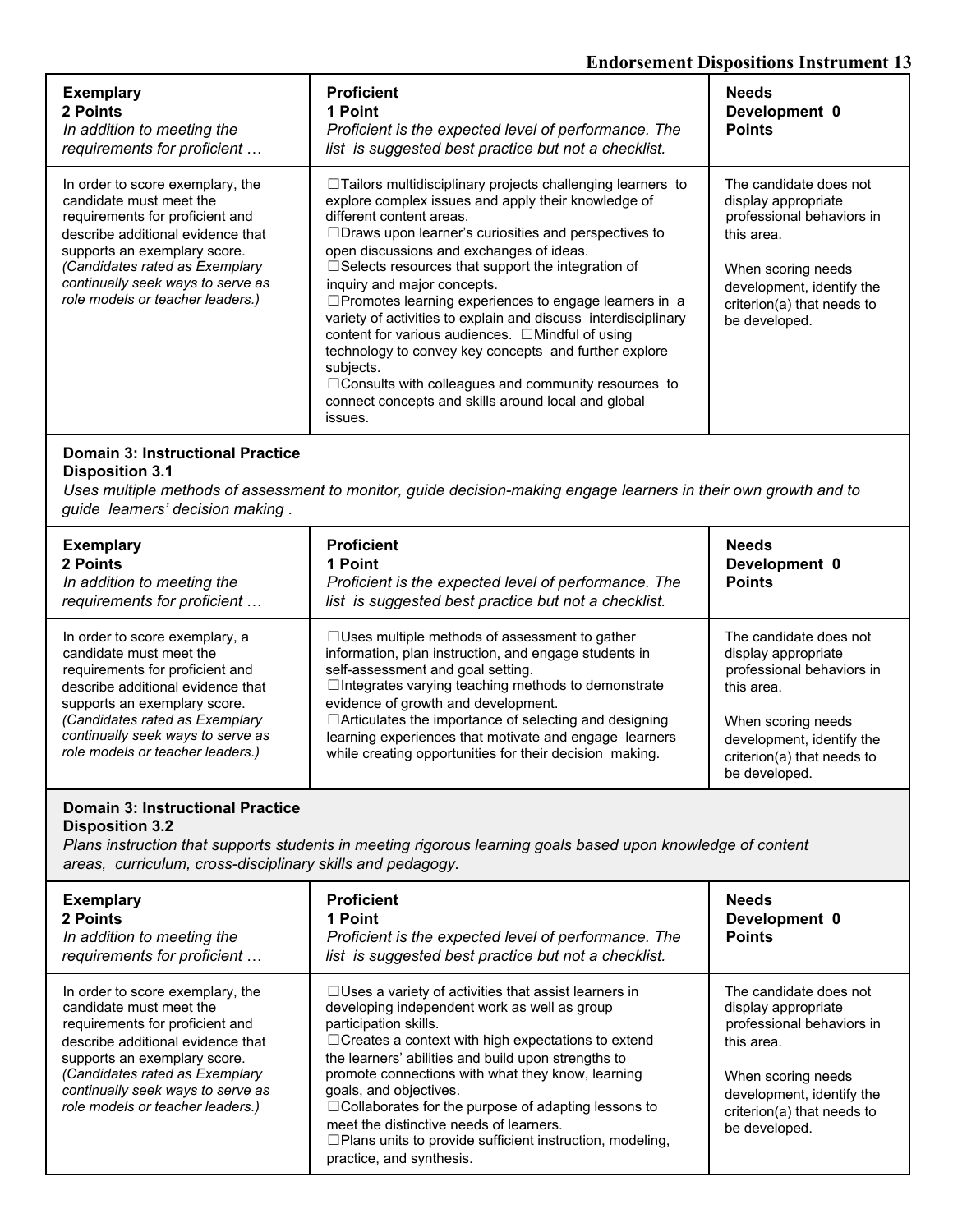#### **Domain 3: Instructional practice**

Disposition 3.3 Uses a variety of instructional strategies to encourage learners to develop deep understanding of *content areas and their connections.*

| <b>Exemplary</b><br>2 Points<br>In addition to meeting the<br>requirements for proficient                                                                                                                                                                                  | <b>Proficient</b><br>1 Point<br>Proficient is the expected level of performance. The<br>list is suggested best practice but not a checklist.                                                                                                                                         | <b>Needs</b><br>Development 0<br><b>Points</b>                                                                                                                                             |
|----------------------------------------------------------------------------------------------------------------------------------------------------------------------------------------------------------------------------------------------------------------------------|--------------------------------------------------------------------------------------------------------------------------------------------------------------------------------------------------------------------------------------------------------------------------------------|--------------------------------------------------------------------------------------------------------------------------------------------------------------------------------------------|
| In order to score exemplary, a<br>teacher must meet the<br>requirements for proficient and<br>describe additional evidence that<br>supports an exemplary score.<br>(Candidates rated as Exemplary<br>continually seek ways to serve as<br>role models or teacher leaders.) | $\Box$ Applies instructional strategies that meet the needs of<br>individual learners.<br>$\Box$ Varies modes of delivery.<br>$\Box$ Encourages learners to represent learning through a<br>range of products and performances.<br>$\Box$ Monitors progress and adjusts accordingly. | The candidate does not<br>display appropriate<br>professional behaviors in<br>this area.<br>When scoring needs<br>development, identify the<br>criterion(a) that needs to<br>be developed. |

#### **Domain 4: Professional Responsibility**

**Disposition 4.1** Engages in ongoing professional learning to improve practice and reflect upon professional learning to adapt practice to meet the needs of the learner.

| <b>Exemplary</b><br>2 Points<br>In addition to meeting the<br>requirements for proficient                                                                                                                                                                                      | <b>Proficient</b><br>1 Point<br>Proficient is the expected level of performance. The<br>list is suggested best practice but not a checklist.                                                                                                                                                                                                                                                                                                                                                                                                                                                                                                                                                                                                                                | <b>Needs</b><br>Development 0<br><b>Points</b>                                                                                                                                             |
|--------------------------------------------------------------------------------------------------------------------------------------------------------------------------------------------------------------------------------------------------------------------------------|-----------------------------------------------------------------------------------------------------------------------------------------------------------------------------------------------------------------------------------------------------------------------------------------------------------------------------------------------------------------------------------------------------------------------------------------------------------------------------------------------------------------------------------------------------------------------------------------------------------------------------------------------------------------------------------------------------------------------------------------------------------------------------|--------------------------------------------------------------------------------------------------------------------------------------------------------------------------------------------|
| In order to score exemplary, the<br>candidate must meet the<br>requirements for proficient and<br>describe additional evidence that<br>supports an exemplary score.<br>(Candidates rated as Exemplary<br>continually seek ways to serve as<br>role models or teacher leaders.) | $\Box$ Understands how to build and implement a plan for<br>professional growth directly aligned with his/her needs as<br>a growing professional using feedback from teacher<br>evaluations and observations, data on learner<br>performance, and school- and systemwide priorities.<br>□Engages in ongoing professional learning opportunities,<br>independently and in collaboration with colleagues to<br>develop knowledge and skills in order to provide all<br>learners with engaging curriculum and learning<br>experiences based on local and state standards.<br>$\Box$ Uses a variety of data (e.g., systematic observation,<br>information about learners, research) to evaluate the<br>outcomes of teaching and learning and to adapt planning<br>and practice. | The candidate does not<br>display appropriate<br>professional behaviors in<br>this area.<br>When scoring needs<br>development, identify the<br>criterion(a) that needs to<br>be developed. |

#### **Domain 4: Professional Responsibility**

**Disposition 4.2** Creates high-quality work, which is submitted on time.

| <b>Exemplary</b><br>2 Points<br>In addition to meeting the<br>requirements for proficient | <b>Proficient</b><br>1 Point<br>Proficient is the expected level of performance. The<br>list is suggested best practice but not a checklist. | <b>Needs</b><br>Development 0<br><b>Points</b> |
|-------------------------------------------------------------------------------------------|----------------------------------------------------------------------------------------------------------------------------------------------|------------------------------------------------|
| In order to score exemplary, the                                                          | □Follows Program guidelines for submitting work on                                                                                           | The candidate does not                         |
| candidate must meet the                                                                   | time.                                                                                                                                        | display appropriate                            |
| requirements for proficient and                                                           | $\Box$ Completes work in the manner prescribed by the                                                                                        | professional behaviors in                      |
| describe additional evidence that                                                         | Program.                                                                                                                                     | this area.                                     |
| supports an exemplary score.                                                              | $\square$ Submits work that is the original thoughts of the                                                                                  | When scoring needs                             |
| (Candidates rated as Exemplary                                                            | candidate.                                                                                                                                   | development, identify the                      |
| continually seek ways to serve as                                                         | □ Any research or resources referenced contain                                                                                               | criterion(a) that needs to                     |
| role models or teacher leaders.)                                                          | appropriate citation.                                                                                                                        | be developed.                                  |

#### **Domain 4: Professional Responsibility**

**Disposition 4.3** Adheres to the expectations of the professional including code of ethics, professional standards of practice, academic integrity and relevant law and policy.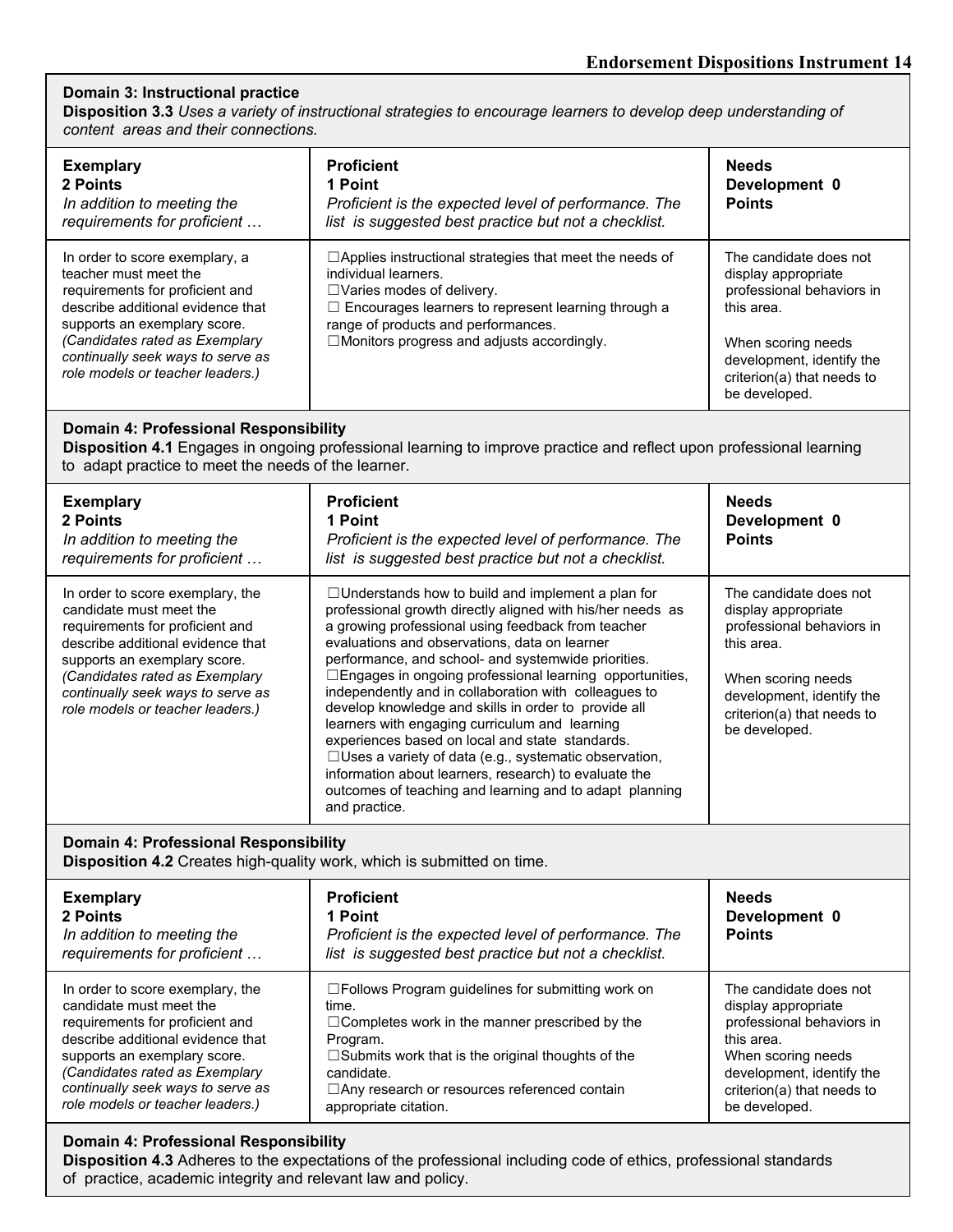## **Endorsement Dispositions Instrument 15**

| <b>Exemplary</b><br>2 Points<br>In addition to meeting the<br>requirements for proficient                                                                                                                                                                                         | <b>Proficient</b><br>1 Point<br>Proficient is the expected level of performance. The<br>list is suggested best practice but not a checklist.                                                                                                                                              | <b>Needs</b><br>Development 0<br><b>Points</b>                                                                                                                                                   |
|-----------------------------------------------------------------------------------------------------------------------------------------------------------------------------------------------------------------------------------------------------------------------------------|-------------------------------------------------------------------------------------------------------------------------------------------------------------------------------------------------------------------------------------------------------------------------------------------|--------------------------------------------------------------------------------------------------------------------------------------------------------------------------------------------------|
| In order to score exemplary,<br>the candidate must meet the<br>requirements for proficient and<br>describe additional evidence<br>that supports an exemplary<br>score. (Candidates rated as<br>Exemplary continually seek<br>ways to serve as role models<br>or teacher leaders.) | $\Box$ Acts in accordance with ethical codes of conduct<br>and professional standards.<br>$\Box$ Complies with laws and policies related to<br>learners' rights.<br>$\square$ Supports colleagues in exploring and making<br>ethical decisions and adhering to professional<br>standards. | The candidate does<br>not display<br>appropriate<br>professional behaviors<br>in this area.<br>When scoring needs<br>development, identify<br>the criterion(a) that<br>needs to be<br>developed. |

#### **Domain 4 : Professional Responsibility**

**Disposition 4.4** *Engages with learners, colleagues, and other school professionals, families and community members to advocate for learner growth and the profession.* .

| <b>Exemplary</b><br>2 Points<br>In addition to meeting the<br>requirements for proficient                                                                                                                                                                                         | <b>Proficient</b><br>1 Point<br>Proficient is the expected level of performance. The<br>list is suggested best practice but not a checklist.                                                                                                                                                                                                                                                                                                                                                                                                                                                                                                                    | <b>Needs</b><br>Development 0<br><b>Points</b>                                                                                                                                                   |
|-----------------------------------------------------------------------------------------------------------------------------------------------------------------------------------------------------------------------------------------------------------------------------------|-----------------------------------------------------------------------------------------------------------------------------------------------------------------------------------------------------------------------------------------------------------------------------------------------------------------------------------------------------------------------------------------------------------------------------------------------------------------------------------------------------------------------------------------------------------------------------------------------------------------------------------------------------------------|--------------------------------------------------------------------------------------------------------------------------------------------------------------------------------------------------|
| In order to score exemplary,<br>the candidate must meet the<br>requirements for proficient and<br>describe additional evidence<br>that supports an exemplary<br>score. (Candidates rated as<br>Exemplary continually seek<br>ways to serve as role models<br>or teacher leaders.) | $\square$ Works collaboratively across the learning<br>community of learners, families, teachers,<br>administrators, and others to support enhancement<br>of student learning, for example by showcasing<br>learner work physically and/or virtually for critique<br>and celebration.<br>$\Box$ Collaborates with learners, families, colleagues,<br>other school professionals, and community members<br>to ensure learner growth.<br>$\Box$ Elicits information about learners and their<br>experiences from colleagues, instructional teams,<br>families and communities and uses this ongoing<br>communication to support learner development<br>and growth | The candidate does<br>not display<br>appropriate<br>professional behaviors<br>in this area.<br>When scoring needs<br>development, identify<br>the criterion(a) that<br>needs to be<br>developed. |

**Candidates must score at least 13 total points for Proficient Total Score:\_\_\_\_\_\_\_\_\_\_\_\_\_\_\_**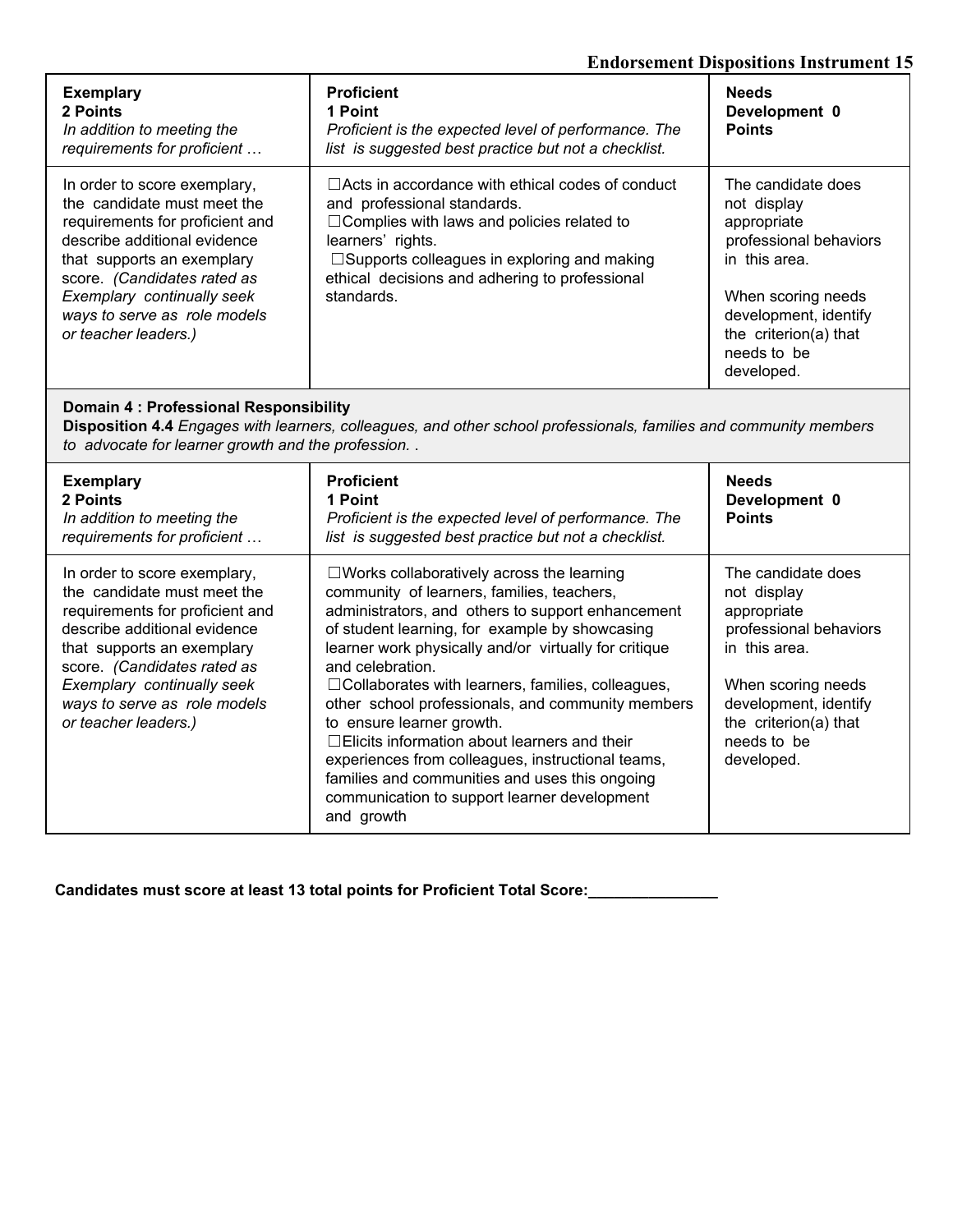## **Interstate Teacher Assessment and Support Consortium (InTASC) Model Standards**

**The InTASC standards are a set of model core teaching standards that outline what teachers should know and be able to do to ensure every K-12 student reaches the goal of being college and career ready. The standards outline common principles and foundations of teaching practice that are necessary to improve student achievement. The standards articulate what effective teaching and learning looks like. Georgia Professional Standards Commission (GAPSC) requires that approved endorsements and programs ensure that candidates use the InTASC standards to guide the quality of their work and set professional goals for continuous improvement. Use the InTASC standards as you plan instruction and assessment throughout the program and beyond. You may find the InTASC standards are very helpful as you accomplish your Professional Learning Goals (PGPs) as they have progression rubrics and suggestions for evidence.**

**Helpful resources:**

## **[InTASC Learning Progressions At A Glance](http://uprm.edu/cms/index.php?a=file&fid=6460)**

## **Full document with learning progressions:**

## **[InTASC Learning Progressions for Teachers](https://ccsso.org/sites/default/files/2017-12/2013_INTASC_Learning_Progressions_for_Teachers.pdf)**

## **ISTE- International Society for Technology in Education Standards**

**The ISTE Standards work together to support educators, students, and leaders with clear guidelines to prepare students with the skills necessary to face future challenges resourcefully. ISTE standards endeavor to move away from the factory model of education toward using digital tools to inspire students to become self-sufficient, lifelong learners. The Georgia Professional Standards Commission (GAPSC) requires that approved endorsements and programs ensure that candidates use the ISTE standards to guide the planning, instruction, and evaluation of technology by students, educators, and leaders. Candidates are to utilize the ISTE Standards as they accomplish the tasks for personal growth and enhancing student use of digital learning tools.**

**Helpful resources:**

**[Standards for Students | ISTE](https://www.iste.org/standards/for-students)**

**[Standards for Educators | ISTE](https://www.iste.org/standards/for-educators)**

**[Standards for Education Leaders | ISTE](https://www.iste.org/standards/for-education-leaders)**

**[Standards for Coaches | ISTE](https://www.iste.org/standards/for-coaches)**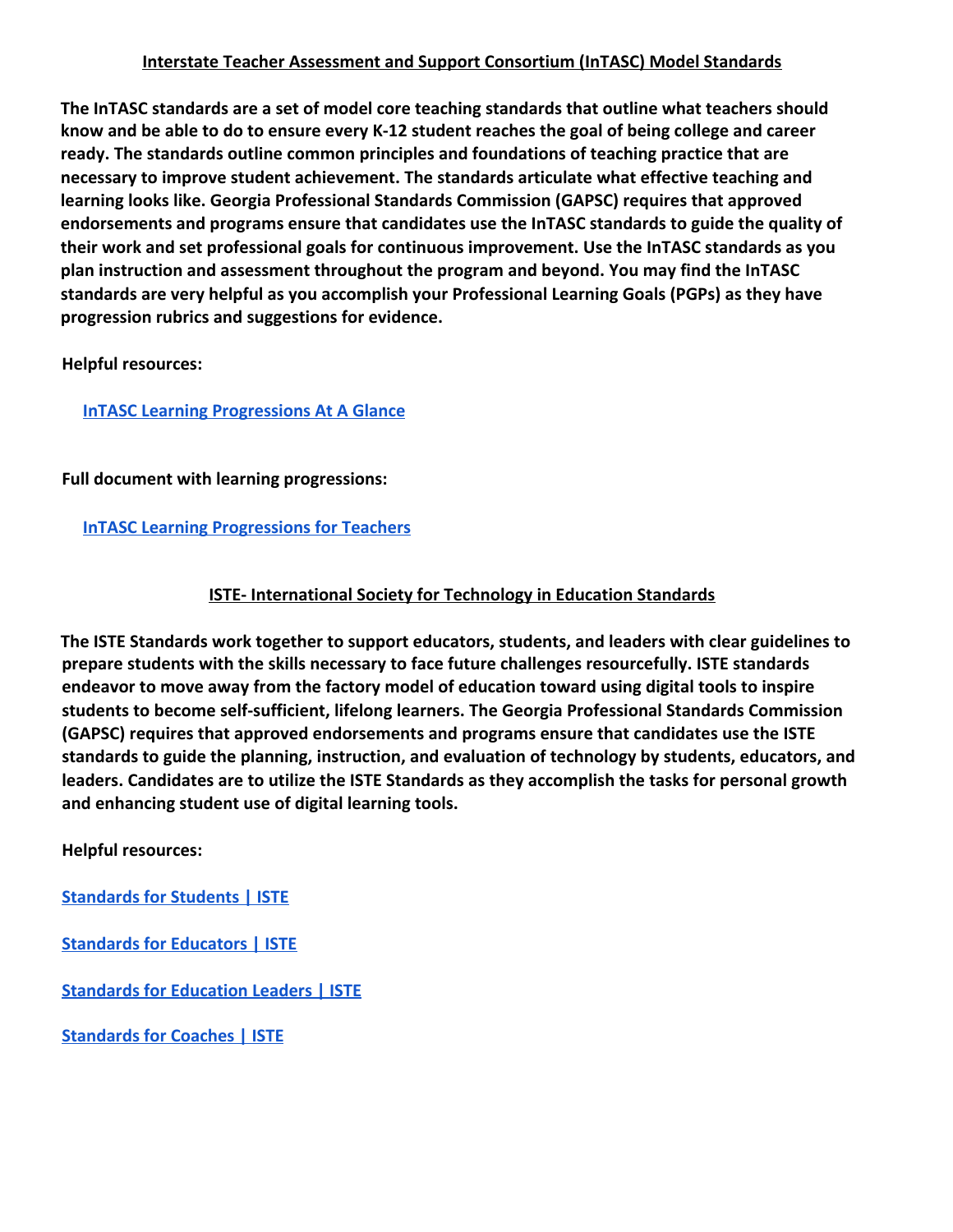# **MGRESA Academic Integrity Expectations**

As professional educators enrolled in one of the Middle Georgia RESA GAPSC Approved Programs, you have a responsibility to conduct yourself with the highest standards of honesty and integrity. Academic honesty is one of the most important characteristics of educators. MGRESA students are given the opportunity to achieve academically and professionally through an online or blended environment; therefore, it is very important that mutual trust exists between instructors and students. Honesty in all academic matters is expected from students. Attempts to cheat, plagiarize, falsify information, or receive credit for work you did not do is dishonest behavior and will be immediately referred to the MGRESA Professional Learning Director. Working with others may be allowed with prior approval from the instructor.

Academic dishonesty is a violation of 505-6-.01 The Code of Ethics for Educators, Standard 4 Honesty, and is required to be reported to the Georgia Professional Standards Commission for sanctions.

The following are examples of some, but not all, acts that are considered dishonest behavior:

- 1. Plagiarism (representing another's ideas, words, expressions, or data in writing or presentation without properly acknowledging the source).
- 2. Cheating (intentionally using or attempting to use unauthorized material, assistance, or study aids in any academic work).
- 3. Performing work or taking an examination for another student.
- 4. Falsification and/or misrepresentation of data (submitting made up data or sources).
- 5. Facilitating academic dishonesty is the act of providing completed course work for the purposes of allowing another student to use the work as their own.

# **Dismissal from Middle Georgia RESA's Endorsement Programs**

**A candidate may be dismissed from an MGRESA Endorsement Program for failure to** adhere to the agreed upon conditions and guidelines as acknowledged by candidate signature on the MGRESA Candidate Agreement Form, which outlines admission, attendance, progress, and coursework completion expectations; or a violation of the MGRESA Academic Integrity Expectations; or non-adherence to Standards 1-11 written in the GAPSC Code of Ethics (GAPSC Code of Ethics for [Educators](https://www.gapsc.com/Rules/Current/Ethics/505-6-.01.pdf)).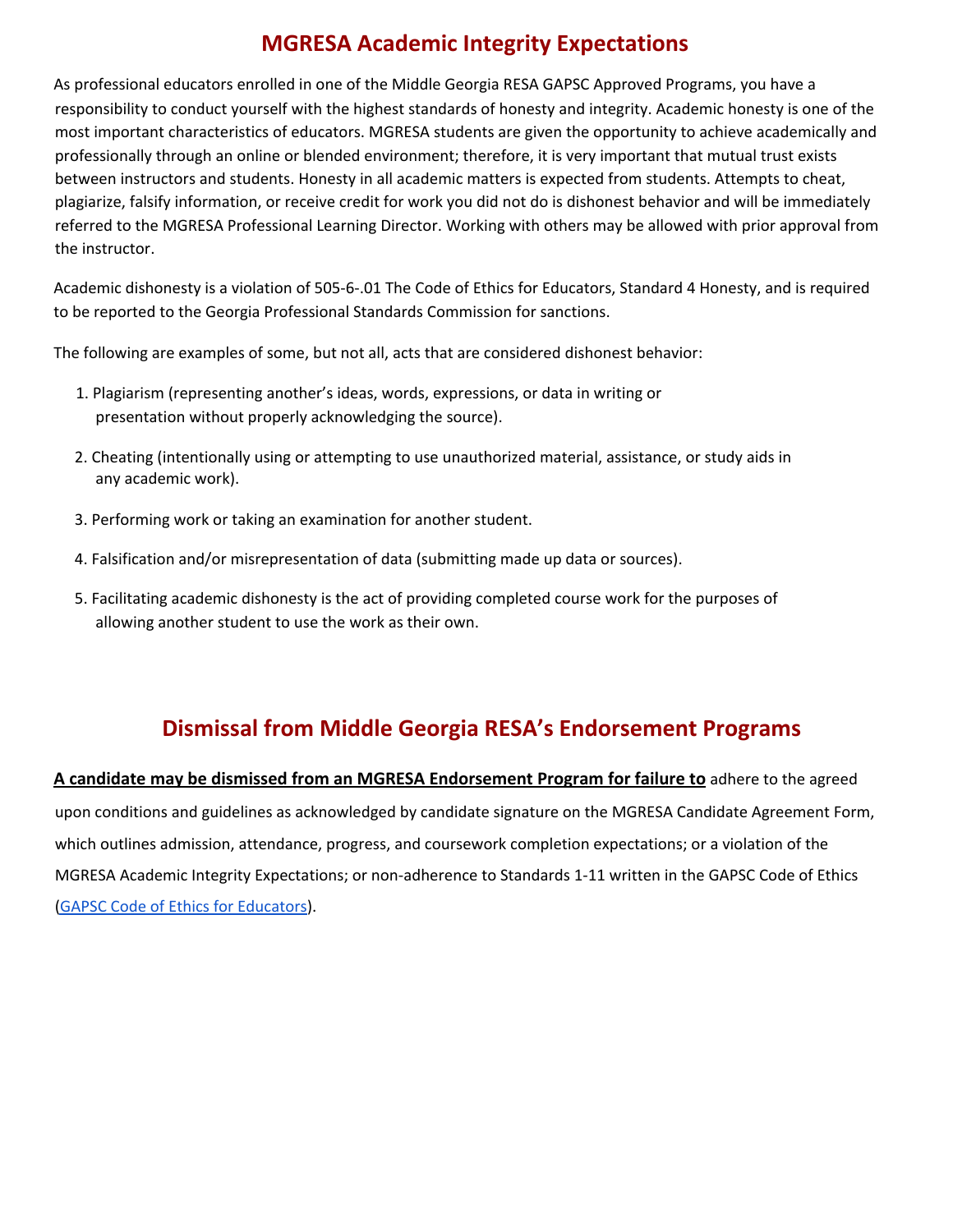# **Appeals Process**

- 1. Should a candidate experience an issue or grievance, he or she should formally address the instructor in writing and copy the MGRESA Professional Learning Director.
- 2. If the candidate desires further action or review, the Middle Georgia RESA Professional Learning Director should be contacted in writing. The MGRESA Professional Learning Director will set a formal meeting with the Candidate and the Instructor to hear the complaint.
- 3. If dissatisfied with the decision, the candidate can formally appeal to the Middle Georgia RESA Executive Director.
- 4. The Middle Georgia RESA Executive Director, the MGRESA Professional Learning Director, and a Representative from the system will collaborate to make the final decision.
- 5. The candidate will be notified in writing of the final decision.

# **Commitment to Candidates with Disabilities**

In accordance with the Americans with Disabilities Act and Section 504 of the Rehabilitation Act of 1973, MGRESA ensures that our programs are accessible to qualified educational professionals with documented and verified disabilities. If you believe that you are eligible for accommodations, please contact Dr. Damita James, 504 Coordinator, at djames@mgresa.us or 478-988-7174 to receive the process and documentation procedures. Please note that in order to provide reasonable accommodations, candidates must begin the process at least three weeks in advance of beginning program course work.

Complete and submit the following two documents along with a copy of your GAPSC Certificate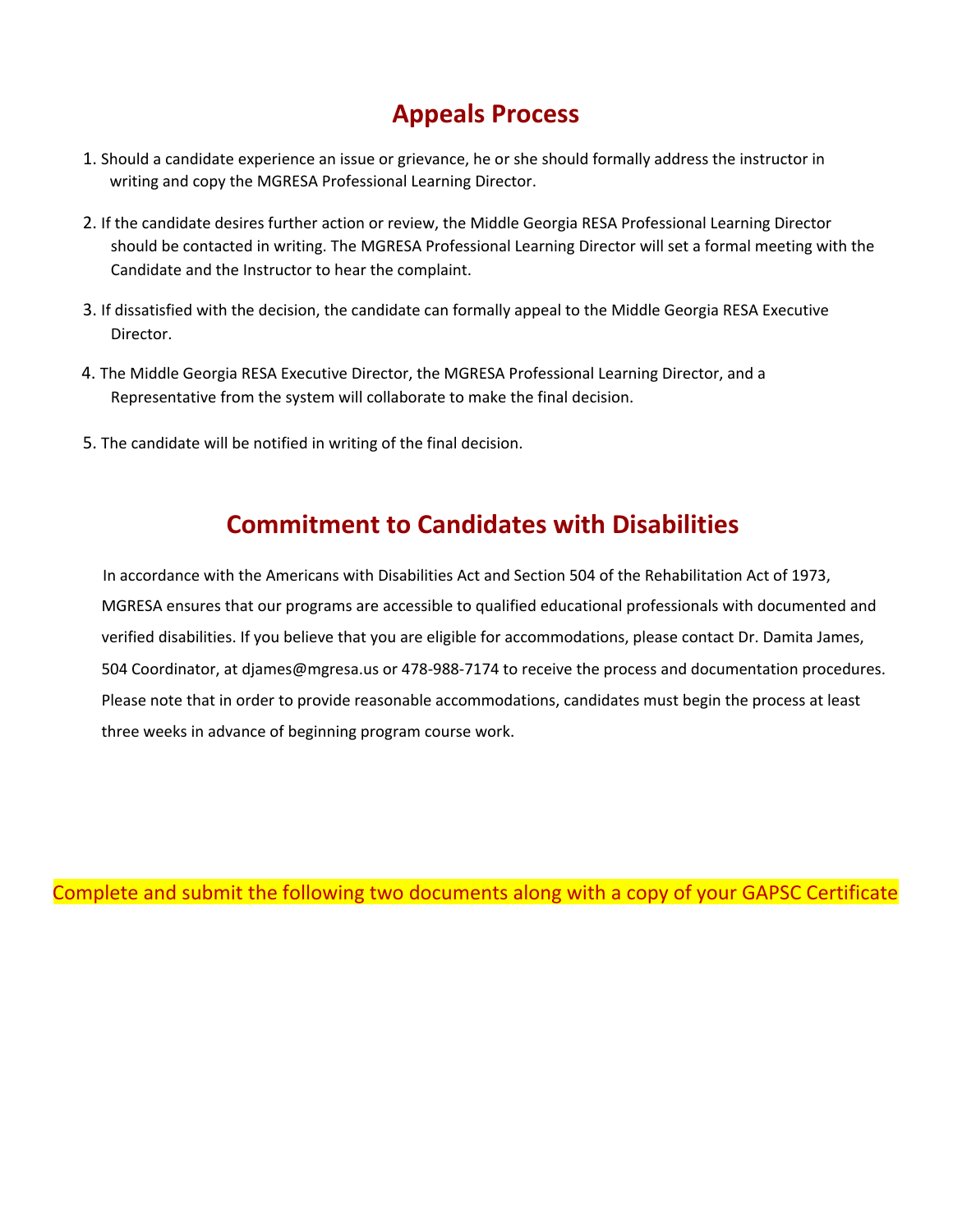

# **Middle Georgia RESA Academic Endorsement Application**

**Please check the program for which you are applying:**

**Comp Science Dyslexia ESOL Gifted K-5 Math K-5 Science Online Teaching PBIS**

**\_\_\_Pers Lrng** \_\_\_**Reading SPED Tran MTSS Coordinator STEM Visual Impairment**

| NAME:                                                                                                                                                                                                                                                                                                                                                                                                                                                                                                                                                                                                                                                                                                                                                                                                                                                                                                                                                                                                                                                                                                                                                                                                                                                                                                      |                                                                                                                                                                                                                                          | Certificate#:                                  | DOB: |  |
|------------------------------------------------------------------------------------------------------------------------------------------------------------------------------------------------------------------------------------------------------------------------------------------------------------------------------------------------------------------------------------------------------------------------------------------------------------------------------------------------------------------------------------------------------------------------------------------------------------------------------------------------------------------------------------------------------------------------------------------------------------------------------------------------------------------------------------------------------------------------------------------------------------------------------------------------------------------------------------------------------------------------------------------------------------------------------------------------------------------------------------------------------------------------------------------------------------------------------------------------------------------------------------------------------------|------------------------------------------------------------------------------------------------------------------------------------------------------------------------------------------------------------------------------------------|------------------------------------------------|------|--|
| <b>SCHOOL SYSTEM:</b>                                                                                                                                                                                                                                                                                                                                                                                                                                                                                                                                                                                                                                                                                                                                                                                                                                                                                                                                                                                                                                                                                                                                                                                                                                                                                      | SCHOOL:                                                                                                                                                                                                                                  | E-MAIL:                                        |      |  |
| TELEPHONE:                                                                                                                                                                                                                                                                                                                                                                                                                                                                                                                                                                                                                                                                                                                                                                                                                                                                                                                                                                                                                                                                                                                                                                                                                                                                                                 |                                                                                                                                                                                                                                          | ETHNICITY:<br>(FOR DATA PURPOSES ONLY) GENDER: |      |  |
| The above teacher has registered as a candidate for the indicated Endorsement Program. The state of Georgia requires each candidate seeking an<br>Endorsement to verify compliance with all eligibility criteria before entering the program. As a professional colleague, please assist by responding<br>in the appropriate section.                                                                                                                                                                                                                                                                                                                                                                                                                                                                                                                                                                                                                                                                                                                                                                                                                                                                                                                                                                      |                                                                                                                                                                                                                                          |                                                |      |  |
| <b>OPTION 1: SYSTEM APPROVAL - CREDITS TO BE USED FOR RE-CERTIFICATION</b><br>1. Central Office Personnel such as Curriculum Director, Staff Development Director or Endorsement Coordinator To assure the<br>prerequisite professional certification and experience requirements are met, please verify that the above candidate has a valid, level 4 or higher<br>Induction, Professional, Advanced Professional, or Lead Professional teaching certificate, Leadership certificate, Service Field certificate, or Life<br>certificate as required for program admission. NOTE: {VI Candidates must hold Special Education Certification} {Service Fields not accepted<br>for SPED Transition} Candidates for K-5 Science and K-5 Math must have at least one year of proven successful classroom experience as<br>evidenced by one successful annual evaluation and must NOT be currently enrolled in a GATAPP program.<br>X Signature: <u>New York: New York: New York: New York: New York: New York: New York: New York: New York: New York: New York: New York: New York: New York: New York: New York: New York: New York: New York: New York: New York</u>                                                                                                                                         |                                                                                                                                                                                                                                          |                                                |      |  |
|                                                                                                                                                                                                                                                                                                                                                                                                                                                                                                                                                                                                                                                                                                                                                                                                                                                                                                                                                                                                                                                                                                                                                                                                                                                                                                            |                                                                                                                                                                                                                                          |                                                |      |  |
| 2. Supervising Administrator or Building-Level Principal<br>To assure the teacher's potential for success as a candidate in the Endorsement Program and as a professionally certified<br>teacher, please verify that the above candidate exemplifies the following research-based personal and professional<br>characteristics: • Demonstrates an understanding and acceptance of diverse cultural and intellectual abilities<br>· Strives for personal excellence and high achievement<br>• Has broad general knowledge<br>· Demonstrates effective classroom management skills<br>· Demonstrates a variety of outstanding instructional skills<br>• Demonstrates the ability to create a literate environment<br>· Models professional and ethical attitudes and behaviors<br>· Is energetic, enthusiastic, and positive towards self and others<br>• Demonstrates knowledge of technology and the ability to integrate it into teaching<br>• Conveys verbally and non-verbally a positive enthusiasm for teaching, learning, and for the well-being of students<br>· Understands the impact of school, family, community, language and culture, in linking learning to students' prior knowledge<br><b>X</b> Signature: <u>All Allen Communications of the Communications of Printed Name:</u><br>Date: |                                                                                                                                                                                                                                          |                                                |      |  |
|                                                                                                                                                                                                                                                                                                                                                                                                                                                                                                                                                                                                                                                                                                                                                                                                                                                                                                                                                                                                                                                                                                                                                                                                                                                                                                            | 3. Indicate Party Responsible for Payment (invoice will be sent to individual listed below)                                                                                                                                              |                                                |      |  |
|                                                                                                                                                                                                                                                                                                                                                                                                                                                                                                                                                                                                                                                                                                                                                                                                                                                                                                                                                                                                                                                                                                                                                                                                                                                                                                            | Bill the DISTRICT: Name: Title: Title:                                                                                                                                                                                                   |                                                |      |  |
| Signature:                                                                                                                                                                                                                                                                                                                                                                                                                                                                                                                                                                                                                                                                                                                                                                                                                                                                                                                                                                                                                                                                                                                                                                                                                                                                                                 | Date: Email:                                                                                                                                                                                                                             |                                                |      |  |
|                                                                                                                                                                                                                                                                                                                                                                                                                                                                                                                                                                                                                                                                                                                                                                                                                                                                                                                                                                                                                                                                                                                                                                                                                                                                                                            |                                                                                                                                                                                                                                          |                                                |      |  |
|                                                                                                                                                                                                                                                                                                                                                                                                                                                                                                                                                                                                                                                                                                                                                                                                                                                                                                                                                                                                                                                                                                                                                                                                                                                                                                            | Signature: <u>Date:</u> Bignature: <b>Email:</b> Black Black Black Black Black Black Black Black Black Black Black Black Black Black Black Black Black Black Black Black Black Black Black Black Black Black Black Black Black Black Bla |                                                |      |  |
| <b>CANDIDATE WILL PAY</b>                                                                                                                                                                                                                                                                                                                                                                                                                                                                                                                                                                                                                                                                                                                                                                                                                                                                                                                                                                                                                                                                                                                                                                                                                                                                                  |                                                                                                                                                                                                                                          |                                                |      |  |
| 4. Endorsement Candidate<br>To assure the success of the Endorsement Program and your success as a candidate, please verify that you understand the<br>program expectations and requirements, and that you will uphold the program standards.<br><b>X</b> Signature: <b>Example 2018</b> and 2018 and 2018 and 2018 and 2018 and 2018 and 2018 and 2018 and 2018 and 2018 and 2018 and 2018 and 2018 and 2018 and 2018 and 2018 and 2018 and 2018 and 2018 and 2018 and 2018 and 2018 and                                                                                                                                                                                                                                                                                                                                                                                                                                                                                                                                                                                                                                                                                                                                                                                                                  |                                                                                                                                                                                                                                          |                                                |      |  |
|                                                                                                                                                                                                                                                                                                                                                                                                                                                                                                                                                                                                                                                                                                                                                                                                                                                                                                                                                                                                                                                                                                                                                                                                                                                                                                            |                                                                                                                                                                                                                                          |                                                |      |  |
| <b>OPTION 2: OPTIONAL INDIVIDUAL APPLICATION</b><br><b>DISCLAIMER:</b> Choosing to obtain an endorsement without District Approval MAY affect whether credits can be used for candidate re certification. However,<br>being recommended by MGRESA for the award of an endorsement will result in an additional field being added to the candidate's Teaching Certificate. Regardless<br>of route candidates must complete a GAPSC Certification Application to add a field upon conclusion of the endorsement. In lieu of System Approval submit<br>three Professional References by individuals detailing your ability to meet the criteria listed above. Reference letters should be from Administrator's,<br>Instructional Coaches, College Professor's, etc. Must either be in a signed, sealed envelope or faxed directly to MGRESA at 478-988-7176.                                                                                                                                                                                                                                                                                                                                                                                                                                                  |                                                                                                                                                                                                                                          |                                                |      |  |
| Please print this application and secure the necessary signatures. Scan and email the Application, Candidate Agreement, and a                                                                                                                                                                                                                                                                                                                                                                                                                                                                                                                                                                                                                                                                                                                                                                                                                                                                                                                                                                                                                                                                                                                                                                              |                                                                                                                                                                                                                                          |                                                |      |  |

copy of your **Teaching Certificate** to [mgresapl@mgresa.us](mailto:mgresapl@mgresa.us) or **fax to (478) 988-7176**. If you have any questions,please call 478-988-7170 or email mgresapl@mgresa.us*. REV 03/2021*